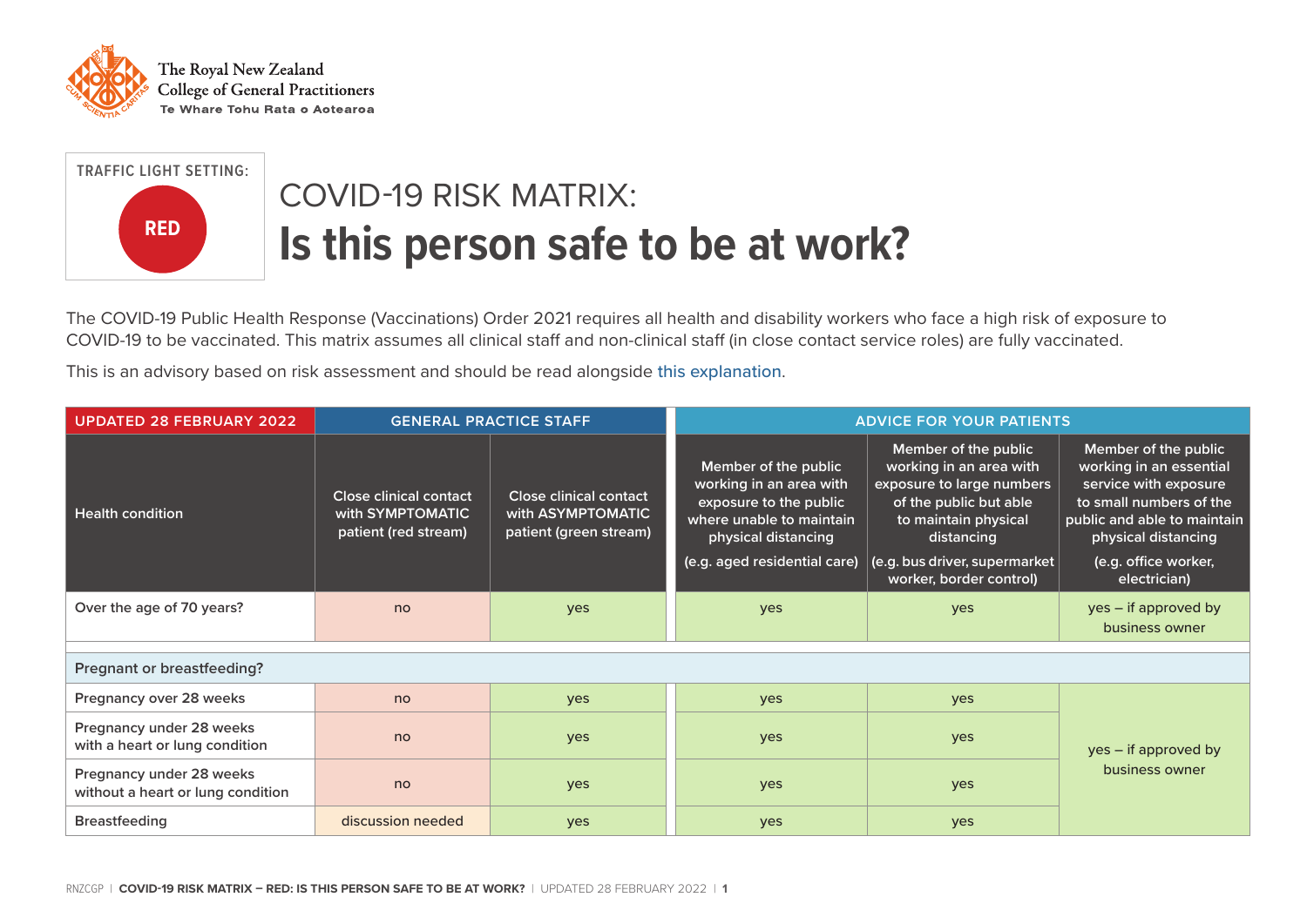| <b>UPDATED 28 FEBRUARY 2022</b>                                                                                                                                   | <b>GENERAL PRACTICE STAFF</b>                                             |                                                                              | <b>ADVICE FOR YOUR PATIENTS</b>                                                                                                                              |                                                                                                                                                                                                          |                                                                                                                                                                                                   |  |
|-------------------------------------------------------------------------------------------------------------------------------------------------------------------|---------------------------------------------------------------------------|------------------------------------------------------------------------------|--------------------------------------------------------------------------------------------------------------------------------------------------------------|----------------------------------------------------------------------------------------------------------------------------------------------------------------------------------------------------------|---------------------------------------------------------------------------------------------------------------------------------------------------------------------------------------------------|--|
| <b>Health condition</b>                                                                                                                                           | <b>Close clinical contact</b><br>with SYMPTOMATIC<br>patient (red stream) | <b>Close clinical contact</b><br>with ASYMPTOMATIC<br>patient (green stream) | Member of the public<br>working in an area with<br>exposure to the public<br>where unable to maintain<br>physical distancing<br>(e.g. aged residential care) | Member of the public<br>working in an area with<br>exposure to large numbers<br>of the public but able<br>to maintain physical<br>distancing<br>(e.g. bus driver, supermarket<br>worker, border control) | Member of the public<br>working in an essential<br>service with exposure<br>to small numbers of the<br>public and able to maintain<br>physical distancing<br>(e.g. office worker,<br>electrician) |  |
| Respiratory - asthma?                                                                                                                                             |                                                                           |                                                                              |                                                                                                                                                              |                                                                                                                                                                                                          |                                                                                                                                                                                                   |  |
| Asthma well controlled                                                                                                                                            | yes                                                                       | yes                                                                          | yes                                                                                                                                                          | yes                                                                                                                                                                                                      |                                                                                                                                                                                                   |  |
| Asthma less well controlled<br>(frequent use of SABA/LABA but<br>no night waking)                                                                                 | yes                                                                       | yes                                                                          | yes                                                                                                                                                          | yes                                                                                                                                                                                                      | yes – if approved by<br>business owner                                                                                                                                                            |  |
| Asthma poorly controlled,<br>e.g. long-term prednisone/<br>prednisolone greater than 10mg<br>daily or recent (one year) oral<br>prednisone for acute exacerbation | no                                                                        | yes                                                                          | yes                                                                                                                                                          | yes                                                                                                                                                                                                      |                                                                                                                                                                                                   |  |
|                                                                                                                                                                   |                                                                           |                                                                              |                                                                                                                                                              |                                                                                                                                                                                                          |                                                                                                                                                                                                   |  |
| Respiratory - other conditions?                                                                                                                                   |                                                                           |                                                                              |                                                                                                                                                              |                                                                                                                                                                                                          |                                                                                                                                                                                                   |  |
| Stable chronic lung disease, e.g.<br><b>Chronic Obstructive Pulmonary</b><br>Disease, recurrent bronchitis                                                        | yes                                                                       | yes                                                                          | yes                                                                                                                                                          | yes                                                                                                                                                                                                      | yes – if approved by                                                                                                                                                                              |  |
| Unstable chronic lung condition                                                                                                                                   | no                                                                        | discussion needed                                                            | discussion needed                                                                                                                                            | yes                                                                                                                                                                                                      | business owner                                                                                                                                                                                    |  |
| Recurrent pneumonia or<br>bronchiectasis                                                                                                                          | no                                                                        | yes                                                                          | yes                                                                                                                                                          | yes                                                                                                                                                                                                      |                                                                                                                                                                                                   |  |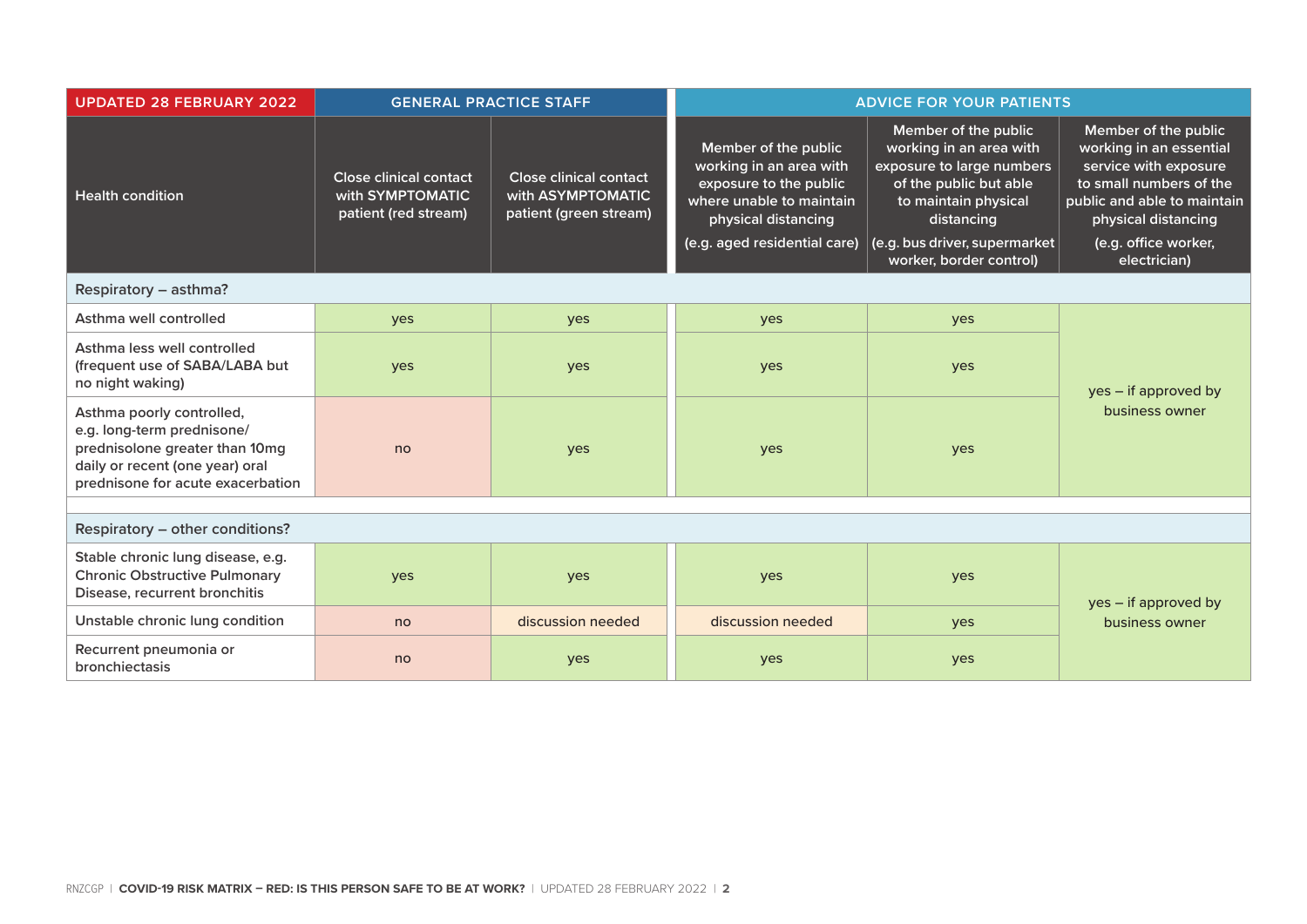| <b>UPDATED 28 FEBRUARY 2022</b>                                                                                                                                                                                                             | <b>GENERAL PRACTICE STAFF</b>                                             |                                                                              | <b>ADVICE FOR YOUR PATIENTS</b>                                                                                                                              |                                                                                                                                                                                                          |                                                                                                                                                                                                   |
|---------------------------------------------------------------------------------------------------------------------------------------------------------------------------------------------------------------------------------------------|---------------------------------------------------------------------------|------------------------------------------------------------------------------|--------------------------------------------------------------------------------------------------------------------------------------------------------------|----------------------------------------------------------------------------------------------------------------------------------------------------------------------------------------------------------|---------------------------------------------------------------------------------------------------------------------------------------------------------------------------------------------------|
| <b>Health condition</b>                                                                                                                                                                                                                     | <b>Close clinical contact</b><br>with SYMPTOMATIC<br>patient (red stream) | <b>Close clinical contact</b><br>with ASYMPTOMATIC<br>patient (green stream) | Member of the public<br>working in an area with<br>exposure to the public<br>where unable to maintain<br>physical distancing<br>(e.g. aged residential care) | Member of the public<br>working in an area with<br>exposure to large numbers<br>of the public but able<br>to maintain physical<br>distancing<br>(e.g. bus driver, supermarket<br>worker, border control) | Member of the public<br>working in an essential<br>service with exposure<br>to small numbers of the<br>public and able to maintain<br>physical distancing<br>(e.g. office worker,<br>electrician) |
| <b>Diabetes?</b>                                                                                                                                                                                                                            |                                                                           |                                                                              |                                                                                                                                                              |                                                                                                                                                                                                          |                                                                                                                                                                                                   |
| <b>TYPE 1 DIABETES: Diagnosis</b><br>for less than 10 years, and with<br>previous good control and good<br>current control. HbA1C blood test<br>is below 65, and no unacceptable<br>highs and/or lows, and no<br>complications of diabetes. | yes                                                                       | yes                                                                          | yes                                                                                                                                                          | yes                                                                                                                                                                                                      |                                                                                                                                                                                                   |
| <b>TYPE 1 DIABETES: Diagnosis</b><br>for more than 10 years, and/or<br>previous or current poor control,<br>and/or HbA1C blood test above 64.<br>and/or unacceptable highs and/or<br>lows, and/or any complications of<br>diabetes.         | no                                                                        | yes                                                                          | yes                                                                                                                                                          | yes                                                                                                                                                                                                      | yes – if approved by<br>business owner                                                                                                                                                            |
| TYPE 2 DIABETES: Well controlled,<br>HbA1C blood test is below 65, and/<br>or no complications of diabetes.                                                                                                                                 | yes                                                                       | yes                                                                          | yes                                                                                                                                                          | yes                                                                                                                                                                                                      |                                                                                                                                                                                                   |
| <b>TYPE 2 DIABETES: Poorly</b><br>controlled, HbA1C blood test<br>above 64 and/or any complications<br>of diabetes.                                                                                                                         | no                                                                        | yes                                                                          | yes                                                                                                                                                          | yes                                                                                                                                                                                                      |                                                                                                                                                                                                   |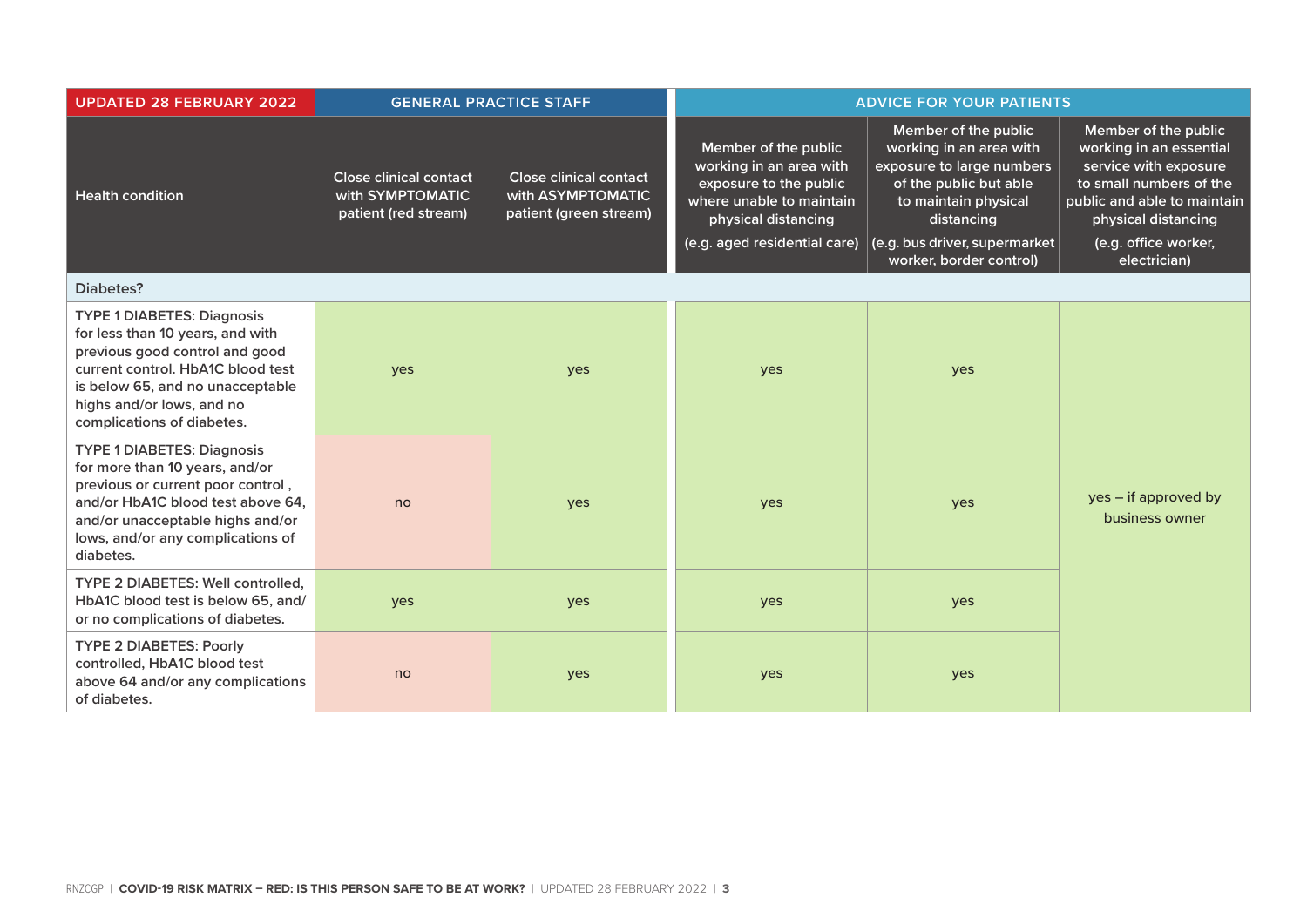| <b>UPDATED 28 FEBRUARY 2022</b>                                                                                                                                                                                        | <b>GENERAL PRACTICE STAFF</b>                                             |                                                                              | <b>ADVICE FOR YOUR PATIENTS</b>                                                                                                                              |                                                                                                                                                                                                          |                                                                                                                                                                                                   |
|------------------------------------------------------------------------------------------------------------------------------------------------------------------------------------------------------------------------|---------------------------------------------------------------------------|------------------------------------------------------------------------------|--------------------------------------------------------------------------------------------------------------------------------------------------------------|----------------------------------------------------------------------------------------------------------------------------------------------------------------------------------------------------------|---------------------------------------------------------------------------------------------------------------------------------------------------------------------------------------------------|
| <b>Health condition</b>                                                                                                                                                                                                | <b>Close clinical contact</b><br>with SYMPTOMATIC<br>patient (red stream) | <b>Close clinical contact</b><br>with ASYMPTOMATIC<br>patient (green stream) | Member of the public<br>working in an area with<br>exposure to the public<br>where unable to maintain<br>physical distancing<br>(e.g. aged residential care) | Member of the public<br>working in an area with<br>exposure to large numbers<br>of the public but able<br>to maintain physical<br>distancing<br>(e.g. bus driver, supermarket<br>worker, border control) | Member of the public<br>working in an essential<br>service with exposure<br>to small numbers of the<br>public and able to maintain<br>physical distancing<br>(e.g. office worker,<br>electrician) |
| <b>Heart or cardiovascular condition?</b>                                                                                                                                                                              |                                                                           |                                                                              |                                                                                                                                                              |                                                                                                                                                                                                          |                                                                                                                                                                                                   |
| Under 65 years, without multiple<br>previous heart proceedures and<br>with well-controlled ischaemic<br>heart disease = normal daily<br>function without chest pain or<br>shortness of breath or needing<br><b>GTN</b> | yes                                                                       | yes                                                                          | yes                                                                                                                                                          | yes                                                                                                                                                                                                      |                                                                                                                                                                                                   |
| 65 years or over and well-<br>controlled ischaemic heart disease<br>= normal daily function without<br>chest pain or shortness of breath<br>or needing GTN                                                             | yes                                                                       | yes                                                                          | yes                                                                                                                                                          | yes                                                                                                                                                                                                      | yes - if approved by                                                                                                                                                                              |
| IHD with occasional symptoms and<br>impact on daily activities                                                                                                                                                         | discussion needed                                                         | yes                                                                          | yes                                                                                                                                                          | yes                                                                                                                                                                                                      | business owner                                                                                                                                                                                    |
| Other cardiac condition with or<br>without chest pain/shortness<br>of breath/limb swelling, e.g.<br>cardiomyopathy, past valve surgery                                                                                 | discussion needed                                                         | yes                                                                          | yes                                                                                                                                                          | yes                                                                                                                                                                                                      |                                                                                                                                                                                                   |
| Hypertension well controlled and<br>no IHD                                                                                                                                                                             | yes                                                                       | yes                                                                          | yes                                                                                                                                                          | yes                                                                                                                                                                                                      |                                                                                                                                                                                                   |
| Hypertension suboptimal control<br>and no IHD                                                                                                                                                                          | yes                                                                       | yes                                                                          | yes                                                                                                                                                          | yes                                                                                                                                                                                                      |                                                                                                                                                                                                   |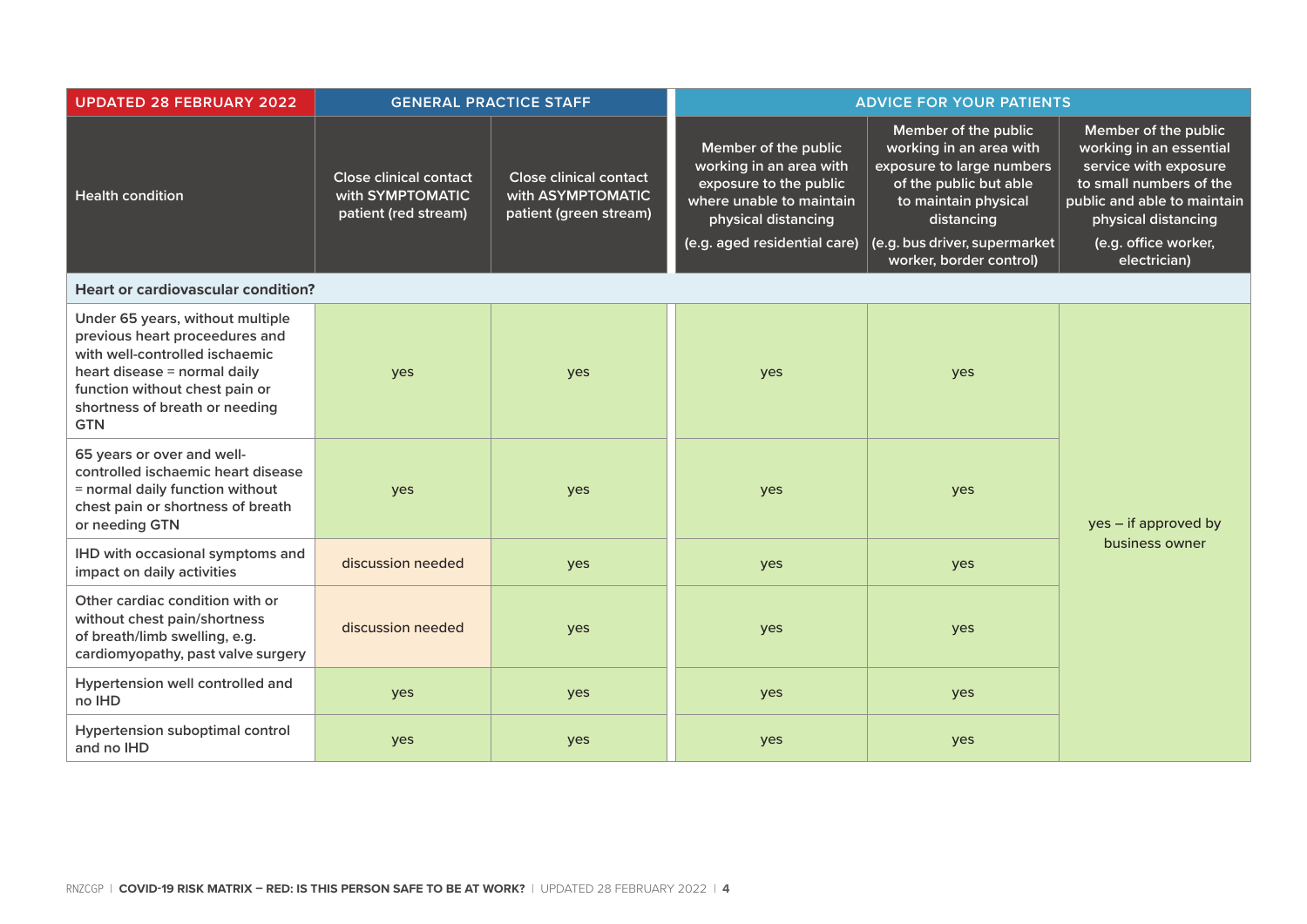| <b>UPDATED 28 FEBRUARY 2022</b>                                                                                                                                                                                                                                                                                                                           | <b>GENERAL PRACTICE STAFF</b>                                             |                                                                              | <b>ADVICE FOR YOUR PATIENTS</b>                                                                                                                              |                                                                                                                                                                                                          |                                                                                                                                                                                                   |
|-----------------------------------------------------------------------------------------------------------------------------------------------------------------------------------------------------------------------------------------------------------------------------------------------------------------------------------------------------------|---------------------------------------------------------------------------|------------------------------------------------------------------------------|--------------------------------------------------------------------------------------------------------------------------------------------------------------|----------------------------------------------------------------------------------------------------------------------------------------------------------------------------------------------------------|---------------------------------------------------------------------------------------------------------------------------------------------------------------------------------------------------|
| <b>Health condition</b>                                                                                                                                                                                                                                                                                                                                   | <b>Close clinical contact</b><br>with SYMPTOMATIC<br>patient (red stream) | <b>Close clinical contact</b><br>with ASYMPTOMATIC<br>patient (green stream) | Member of the public<br>working in an area with<br>exposure to the public<br>where unable to maintain<br>physical distancing<br>(e.g. aged residential care) | Member of the public<br>working in an area with<br>exposure to large numbers<br>of the public but able<br>to maintain physical<br>distancing<br>(e.g. bus driver, supermarket<br>worker, border control) | Member of the public<br>working in an essential<br>service with exposure<br>to small numbers of the<br>public and able to maintain<br>physical distancing<br>(e.g. office worker,<br>electrician) |
| Do you have a condition or<br>medicine that affects your<br>immune system?                                                                                                                                                                                                                                                                                |                                                                           |                                                                              |                                                                                                                                                              |                                                                                                                                                                                                          |                                                                                                                                                                                                   |
| A number of conditions can leave<br>a patient immunocompromised,<br>and these include HIV infection,<br>some cancers, specific immune<br>deficiency diseases, and patients<br>undergoing organ transplants.<br>Each of these patients should be<br>assessed on an individual basis<br>but as a guide:                                                     | no                                                                        | yes                                                                          | yes                                                                                                                                                          | yes                                                                                                                                                                                                      |                                                                                                                                                                                                   |
| For those taking immunomodulating<br>and suppressing drugs, the nature<br>of the underlying condition should<br>be the determining factor rather<br>than the drug. The one notable<br>exception to this is the use of<br>glucocorticosteroids, particularly<br>with long-term use of prednisone<br>or similar drugs at a dose higher<br>than 10mg per day | discussion needed                                                         | yes                                                                          | yes                                                                                                                                                          | yes                                                                                                                                                                                                      | yes – if approved by<br>business owner                                                                                                                                                            |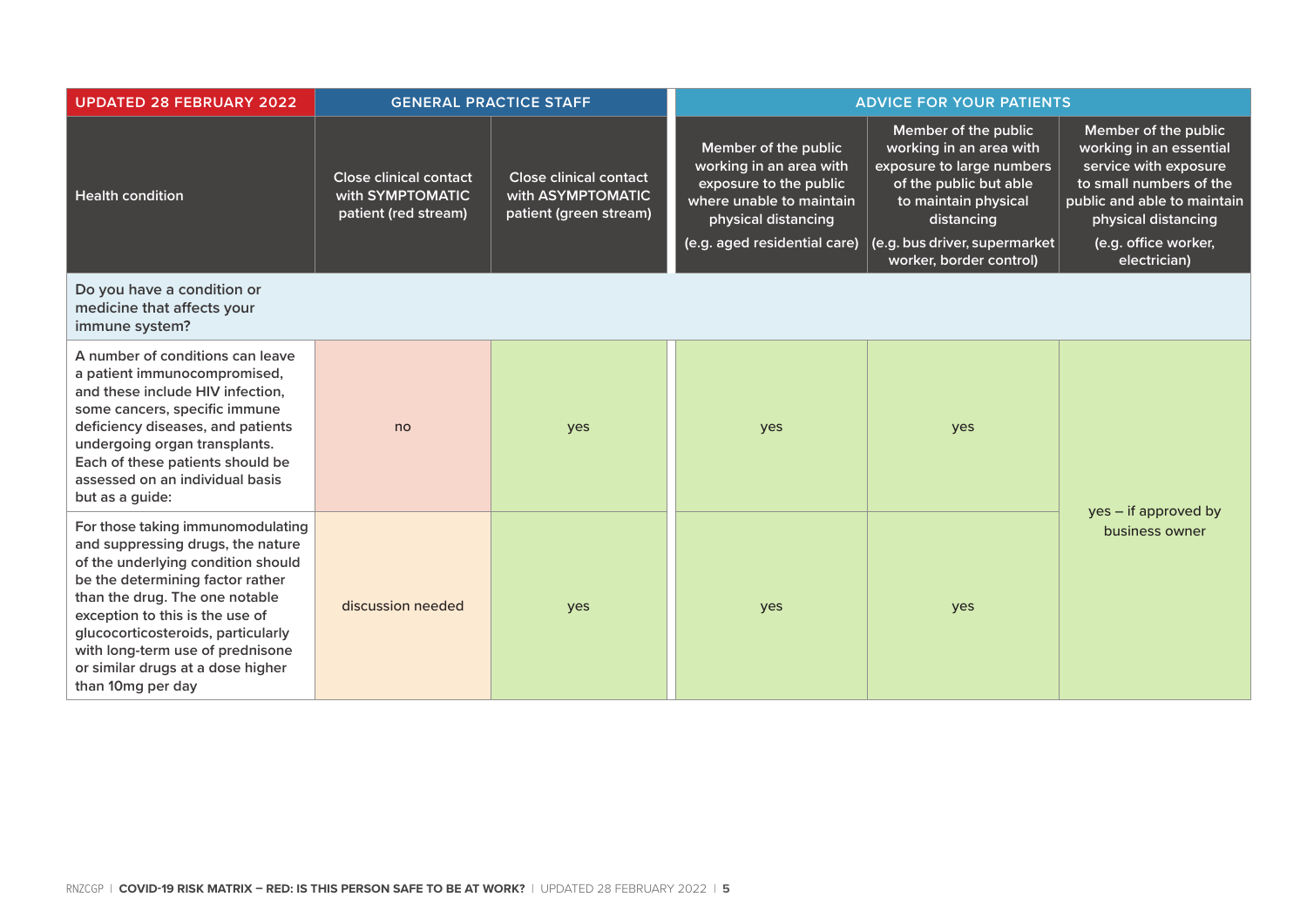| <b>UPDATED 28 FEBRUARY 2022</b>                                                             | <b>GENERAL PRACTICE STAFF</b>                                             |                                                                              | <b>ADVICE FOR YOUR PATIENTS</b>                                                                                                                              |                                                                                                                                                                               |                                                                                                                                                                                   |  |
|---------------------------------------------------------------------------------------------|---------------------------------------------------------------------------|------------------------------------------------------------------------------|--------------------------------------------------------------------------------------------------------------------------------------------------------------|-------------------------------------------------------------------------------------------------------------------------------------------------------------------------------|-----------------------------------------------------------------------------------------------------------------------------------------------------------------------------------|--|
| <b>Health condition</b>                                                                     | <b>Close clinical contact</b><br>with SYMPTOMATIC<br>patient (red stream) | <b>Close clinical contact</b><br>with ASYMPTOMATIC<br>patient (green stream) | Member of the public<br>working in an area with<br>exposure to the public<br>where unable to maintain<br>physical distancing<br>(e.g. aged residential care) | Member of the public<br>working in an area with<br>exposure to large numbers<br>of the public but able<br>to maintain physical<br>distancing<br>(e.g. bus driver, supermarket | Member of the public<br>working in an essential<br>service with exposure<br>to small numbers of the<br>public and able to maintain<br>physical distancing<br>(e.g. office worker, |  |
|                                                                                             |                                                                           |                                                                              |                                                                                                                                                              | worker, border control)                                                                                                                                                       | electrician)                                                                                                                                                                      |  |
| Cancer?                                                                                     |                                                                           |                                                                              |                                                                                                                                                              |                                                                                                                                                                               |                                                                                                                                                                                   |  |
| <b>Active cancer</b>                                                                        | no                                                                        | discussion needed                                                            | discussion needed                                                                                                                                            | yes                                                                                                                                                                           |                                                                                                                                                                                   |  |
| Recovering from cancer, on<br>chemotherapy or radiotherapy                                  | no                                                                        | discussion needed                                                            | discussion needed                                                                                                                                            | yes                                                                                                                                                                           | yes - if approved by<br>business owner                                                                                                                                            |  |
| Full recovery from leukaemia or<br>lung cancer                                              | yes                                                                       | yes                                                                          | yes                                                                                                                                                          | yes                                                                                                                                                                           |                                                                                                                                                                                   |  |
| Full recovery from another cancer<br>(not leukaemia or lung)                                | yes                                                                       | yes                                                                          | yes                                                                                                                                                          | yes                                                                                                                                                                           |                                                                                                                                                                                   |  |
|                                                                                             |                                                                           |                                                                              |                                                                                                                                                              |                                                                                                                                                                               |                                                                                                                                                                                   |  |
| <b>Musculoskeletal condition?</b>                                                           |                                                                           |                                                                              |                                                                                                                                                              |                                                                                                                                                                               |                                                                                                                                                                                   |  |
| Any active musculoskeletal<br>condition, e.g. osteoarthritis,<br>inflammatory joint disease | yes                                                                       | yes                                                                          | yes                                                                                                                                                          | yes                                                                                                                                                                           | yes - if approved by<br>business owner                                                                                                                                            |  |
|                                                                                             |                                                                           |                                                                              |                                                                                                                                                              |                                                                                                                                                                               |                                                                                                                                                                                   |  |
| Skin condition?                                                                             |                                                                           |                                                                              |                                                                                                                                                              |                                                                                                                                                                               |                                                                                                                                                                                   |  |
| Any active skin condition not on an<br>immunosuppressant medicine as<br>listed above        | yes                                                                       | yes                                                                          | yes                                                                                                                                                          | yes                                                                                                                                                                           | yes - if approved by<br>business owner                                                                                                                                            |  |